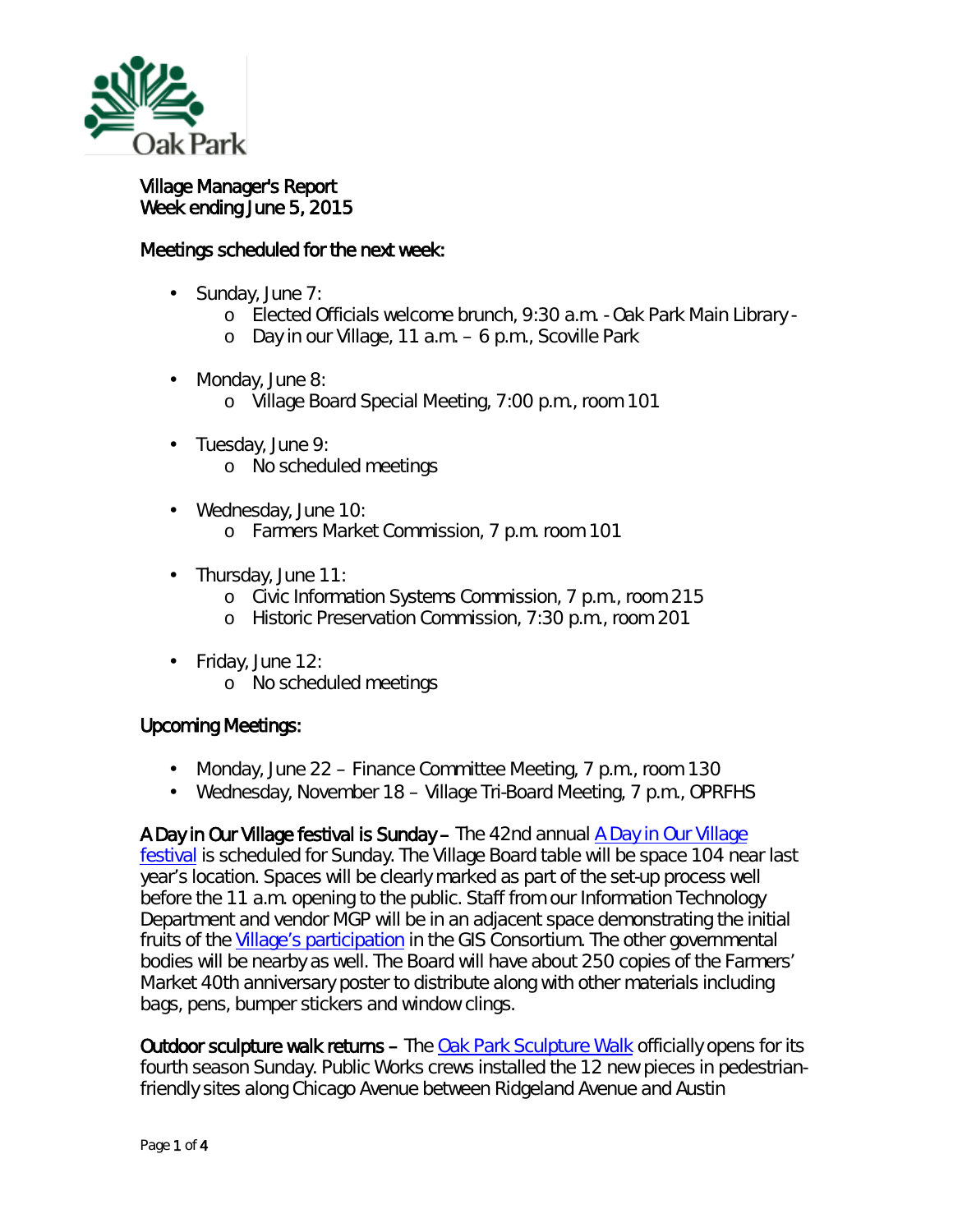Boulevard. A brochure for a self-guided walking tour is available at [www.oak](http://www.oak-park.us/our-community/special-events/sculpture-walk)[park.us/sculpturewalk,](http://www.oak-park.us/our-community/special-events/sculpture-walk) along with an interactive Google map created by Communications staff. Brochures also will be available at the [Oak Park Visitors](http://www.visitoakpark.com/)  [Center.](http://www.visitoakpark.com/)

Testing in Lake/Westgate parking lots – Sections of the surface parking lots in the Lake Street/Westgate Street development site will be closed Monday and Tuesday for environmental testing and site remediation. No permit holders are affected. However, signs will be placed to alert lot users to the coming activity and the actual work sites cordoned off for safety.

Lake & Forest power update – ComEd will begin installing an electrical conduit next week on Forest Avenue between Erie and Lake streets to accommodate the needs of the new development under construction there. The project is projected to take about a month to complete, and will require trenching on the east half of Forest. Traffic disruptions are expected on Forest, but flaggers will be on hand to help maintain a safe flow through the work site. This portion of Forest will be resurfaced once the underground work is complete. The ComEd contractor has distributed information to properties within 500 feet of the work alerting them to the project and its impact. This is an important phase of the project since it also will be beneficial to current and potential businesses in the downtown area.

Electronics recycling sets records, creates traffic issues – Saturday's electronic recycling event at the Public Works Center was our biggest ever, requiring Police assistance to manage traffic that at one time was backed up along south Boulevard westward beyond Ridgeland Avenue. A number of residents had to be turned away as Police citing safety concerns shut down the event about 30 minutes before it was scheduled to end. Those who were turned away were urged to return for the next collection event scheduled for June 27. By the time Saturday's event ended, items had been unloaded from 486 vehicles representing 531 households. Unlike in past years, the Village now incurs costs to sponsor these events, as state collection goals have been met and the demand for the materials from recycling firms has declined. This means staff likely will begin checking for identification at future events to ensure residents are served first. Since the [Village began recycling electronic items](http://www.oak-park.us/village-services/refuse-recycling/recycling-old-electronics) in 2010, nearly 740,000 pounds of electronics have been collected from more than 9,600 households. By state law, these items are no longer accepted in landfills.

Surplus vehicle auction – Fleet Services has posted two former police vehicles for sale on [PublicSurplus.com,](http://www.publicsurplus.com/) an auction site the Village uses regularly to dispose of surplus equipment. The site will be accepting bids for a 2009 Crown Victoria and a 2004 Ford Explorer for the next two weeks – [click here to view the Village posting.](http://www.publicsurplus.com/sms/oakpark,il/list/current?orgid=451077) Recent sale prices for Village vehicles auctioned on the site have ranged from \$1,625 to as much as \$3,100.

Fire Department May report – The Fire Department responded to 585 calls in May, up from the 503 calls in April. So far this year, the Department has responded to 2,623 calls for service. About 63 percent of all calls in May were for emergency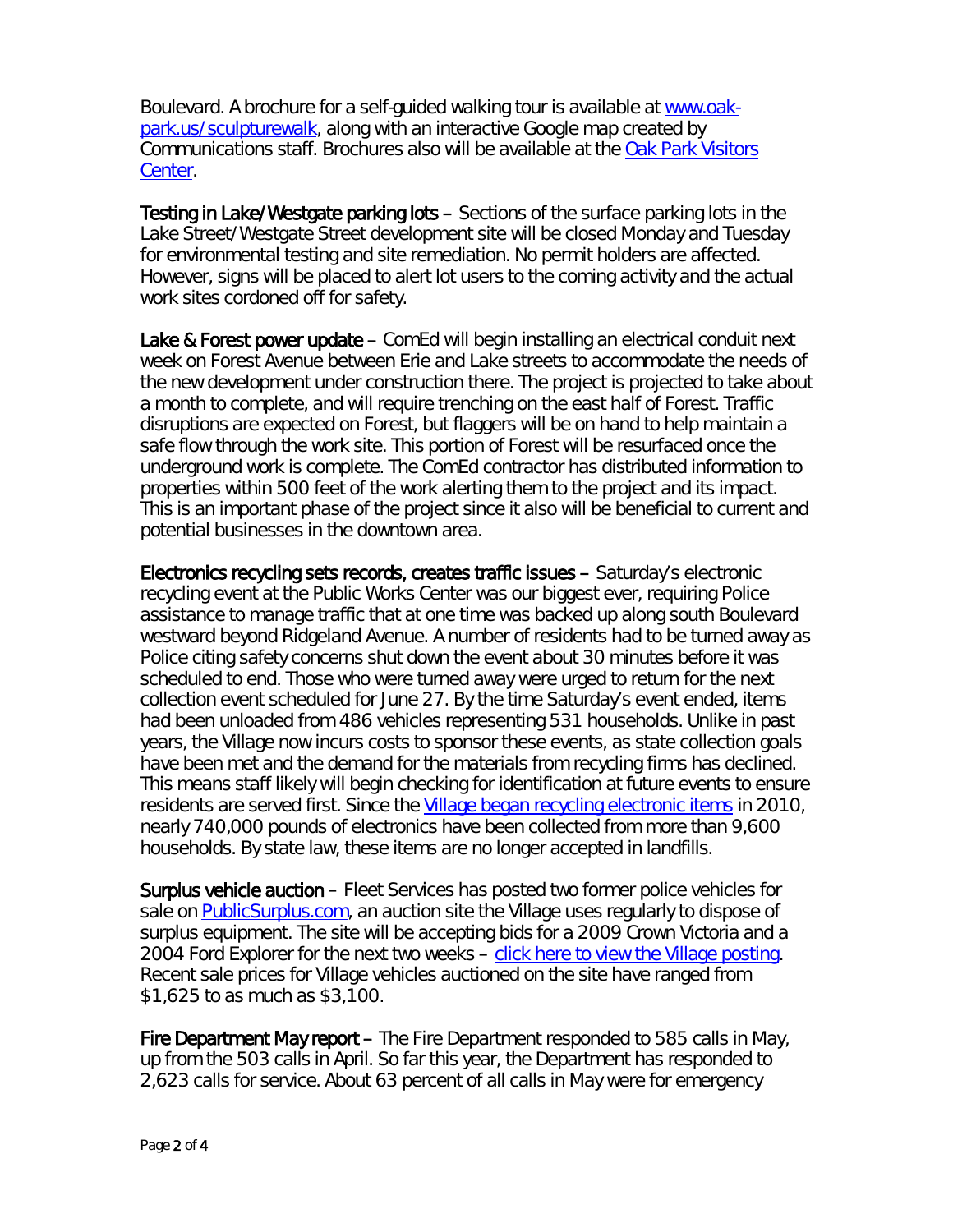medical services, followed by general service calls (20 percent), alarm initiated (13 percent) and fire/hazardous conditions (4 percent). Response times averaged about five minutes and forty eight seconds, including turnout and travel. The Fire Department responded to one major fire incident in May, which started on the back porch of an older, two-flat frame building in the 600 block of North Humphrey Avenue. Firefighters had to enter the burning structure to rescue two unconscious residents, who were treated and transported to area hospitals where they recovered. The Department made contact with 395 residents in May, up from the 362 contacts in April. Some 288 patients were transported to a medical facility in May, 153 of which required advanced life support services.

Central Reservoir project update – Repairs to the interior roof of the Central Reservoir under Stevenson Park continued. Exterior soil has been completely removed from the top of the reservoir and a sealant coating is set to be installed on the outside roof next week. The sealant will be applied over two nights to avoid possible damage from daytime heat, which can cause the material to blister and fail. Letters were sent to residents alerting them to the overnight work. While there should be no sound disruptions to the neighborhood, the field lights will be on to provide supplemental illumination for the work.

Ridgeland sewer project begins – The second stage of the sewer improvement project on Ridgeland Avenue has begun. The street is closed between Chicago Avenue and Division Street and traffic detoured west to Oak Park Avenue. East-west intersections will be open to cross traffic as work allows. The replacement of the main sewer line will begin at Chicago and advance north to Division. Work is tentatively scheduled to be completed the first week of August.

Capital improvements status – Bids for water and sewer improvement projects approved by the Village Board on June 1 are tentatively scheduled to begin on June 15. The first local street resurfacing project was scheduled to begin this week on Harvard Street between Maple and Wenonah avenues. Work remaining from the 2014 sidewalk program will begin next week and take three to five weeks to complete.

Alley improvements update – Eleven alleys have been completed under the current alley improvement program and have been reopened to traffic. Pavement removal and sewer work continues for the remaining alleys, which are on schedule for completion by June 15. The last alley projects for this year, consisting of alleys north of South Boulevard, are tentatively scheduled to begin June 8.

Page 3 of 4 Public Works Activities – Streets Division crews cut sidewalks and excavated soil for new tree pits at various locations in the Village, while also continuing to install new trash cans and benches in the Southtown Business District. A water service leak at 641 S. Elmwood Ave., a sinkhole at 964 S. Oak Park Ave. and a leaking water service line at 504 S. Austin Blvd. were repaired. Crews also repaired a sewer causing flooding during heavy rains in the alley behind 20 Madison St. Forestry crews continued pruning, removing problem trees, picking up brush, delivering wood chips and responding to requests for tree inspections. New trees are being planted throughout the Village and will continue through next week.